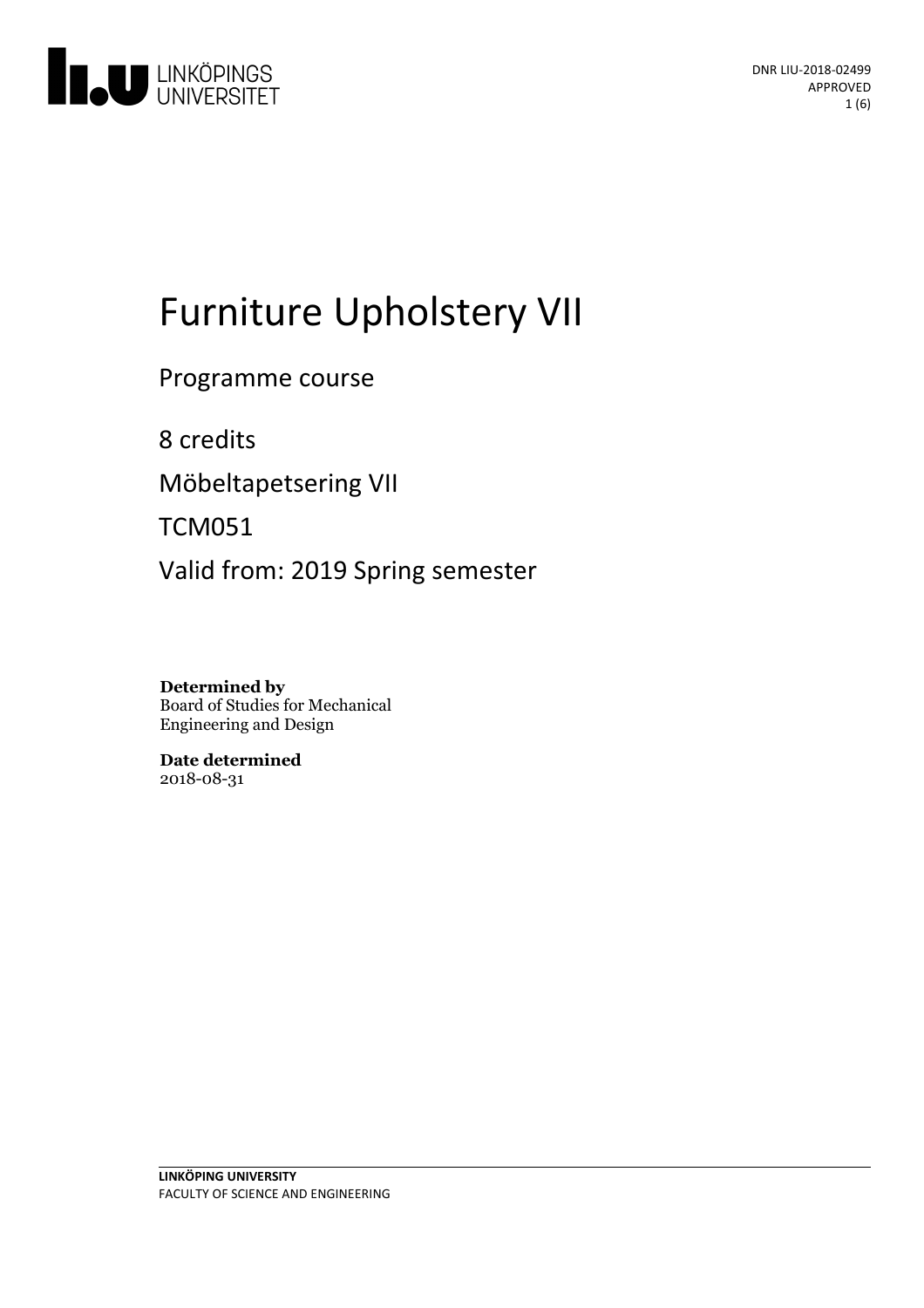Main field of study Upholstery

Course level

First cycle

## Advancement level

 $G<sub>2</sub>X$ 

## Course offered for

• Bachelor's Programme in Furniture Upholstery

### Examination

| UPG2 Oral and Written Report and Reflection Documents 2 credits U, G |                        |
|----------------------------------------------------------------------|------------------------|
| UPG1 Assignment According to Approved Plan                           | 6 credits $U, 3, 4, 5$ |

Grades

Four-grade scale, LiU, U, 3, 4, 5

Department Institutionen för ekonomisk och industriell utveckling

## Director of Studies or equivalent

Ulf Brunne

Examiner Anna Karoliina Priha

## Education components

Preliminary scheduled hours: 0 h Recommended self-study hours: 213 h

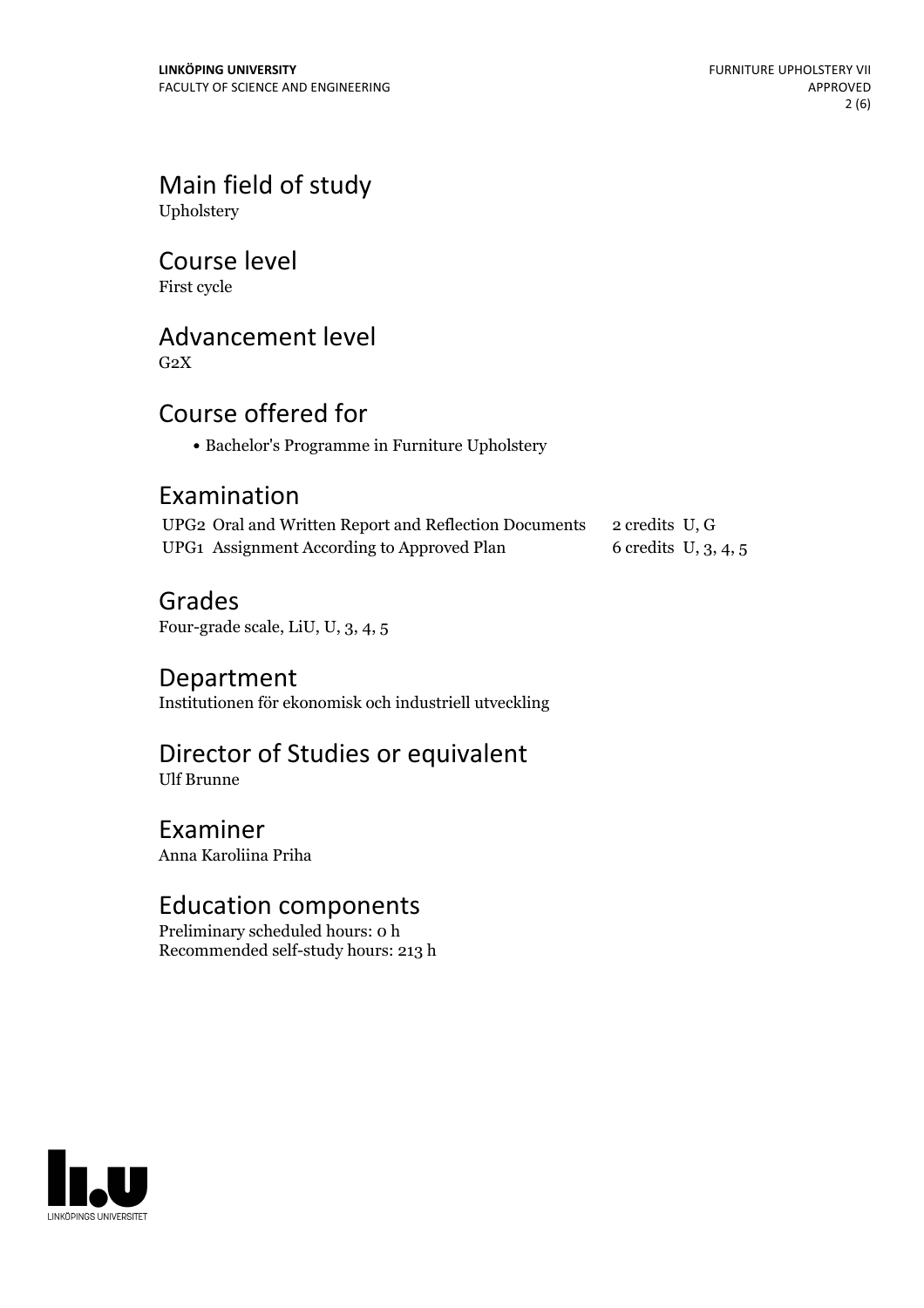## **Common rules**

#### **Course syllabus**

A syllabus has been established for each course. The syllabus specifies the aim and contents of the course, and the prior knowledge that a student must have in order to be able to benefit from the course.

#### **Timetabling**

Courses are timetabled after a decision has been made for this course concerning its assignment to a timetable module. A central timetable is not drawn up for courses with fewer than five participants. Most project courses do not have a central timetable.

#### **Interrupting a course**

The vice-chancellor's decision concerning regulations for registration, deregistration and reporting results (Dnr LiU-2015-01241) states that interruptions in study are to be recorded in Ladok. Thus, all students who do not participate in a course for which they have registered must record the interruption, such that the registration on the course can be removed. Deregistration from <sup>a</sup> course is carried outusing <sup>a</sup> web-based form: www.lith.liu.se/for-studenter/kurskomplettering?l=sv.

#### **Cancelled courses**

Courses with few participants (fewer than 10) may be cancelled or organised in a manner that differs from that stated in the course syllabus. The board of studies is to deliberate and decide whether a course is to be cancelled orchanged from the course syllabus.

#### **Regulations relatingto examinations and examiners**

Details are given in a decision in the university's rule book: http://styrdokument.liu.se/Regelsamling/VisaBeslut/622678.

#### **Forms of examination**

#### **Examination**

Written and oral examinations are held at least three times a year: once immediately after the end of the course, once in August, and once (usually) in one of the re-examination periods. Examinations held at other times are to follow a decision of the board of studies.

Principles for examination scheduling for courses that follow the study periods:

courses given in VT1 are examined for the first time in March, with re-

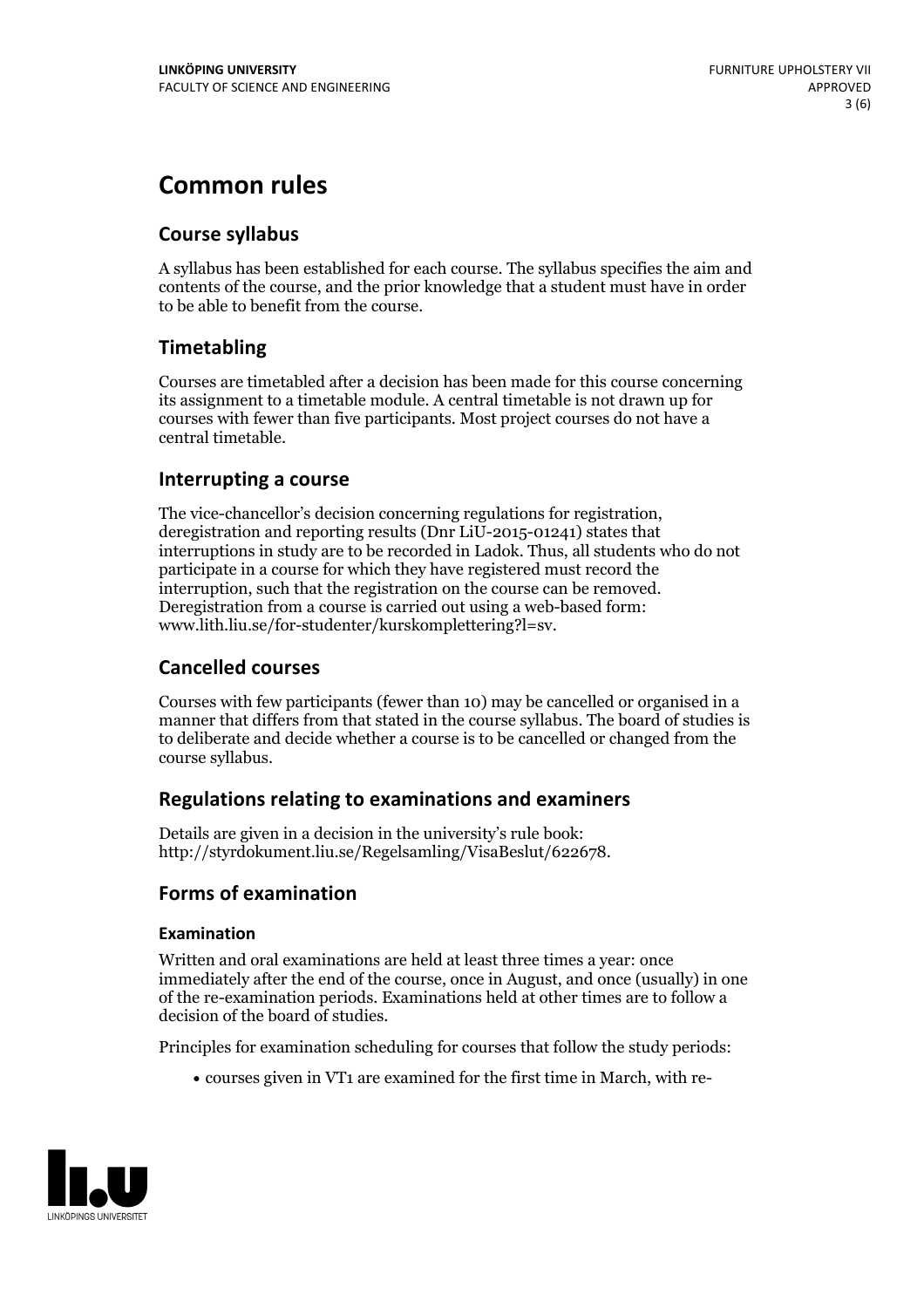examination in June and August

- courses given in VT2 are examined for the first time in May, with re-examination in August and October
- courses given in HT1 are examined for the first time in October, with re-examination in January and August
- courses given in HT2 are examined for the first time in January, with re-examination at Easter and in August.

The examination schedule is based on the structure of timetable modules, but there may be deviations from this, mainly in the case of courses that are studied and examined for several programmes and in lower grades (i.e. 1 and 2).

- Examinations for courses that the board of studies has decided are to be held in alternate years are held only three times during the year in which
- the course is given.<br>• Examinations for courses that are cancelled or rescheduled such that they are not given in one or several years are held three times during the year that immediately follows the course, with examination scheduling that corresponds to the scheduling that was in force before the course was cancelled or rescheduled.<br>• If teaching is no longer given for a course, three examination occurrences
- are held during the immediately subsequent year, while examinations are at the same time held for any replacement course that is given, or alternatively in association with other re-examination opportunities. Furthermore, an examination is held on one further occasion during the next subsequent year, unless the board of studies determines otherwise.<br>• If a course is given during several periods of the year (for programmes, or
- on different occasions for different programmes) the board orboards of studies determine together the scheduling and frequency of re-examination occasions.

#### **Registration for examination**

In order to take an examination, a student must register in advance at the Student Portal during the registration period, which opens 30 days before the date of the examination and closes 10 days before it. Candidates are informed of the location of the examination by email, four days in advance. Students who have not registered for an examination run the risk of being refused admittance to the examination, if space is not available.

Symbols used in the examination registration system:

- \*\* denotes that the examination is being given for the penultimate time.
- \* denotes that the examination is being given for the last time.

#### **Code of conduct for students during examinations**

Details are given in a decision in the university's rule book: http://styrdokument.liu.se/Regelsamling/VisaBeslut/622682.

#### **Retakes for higher grade**

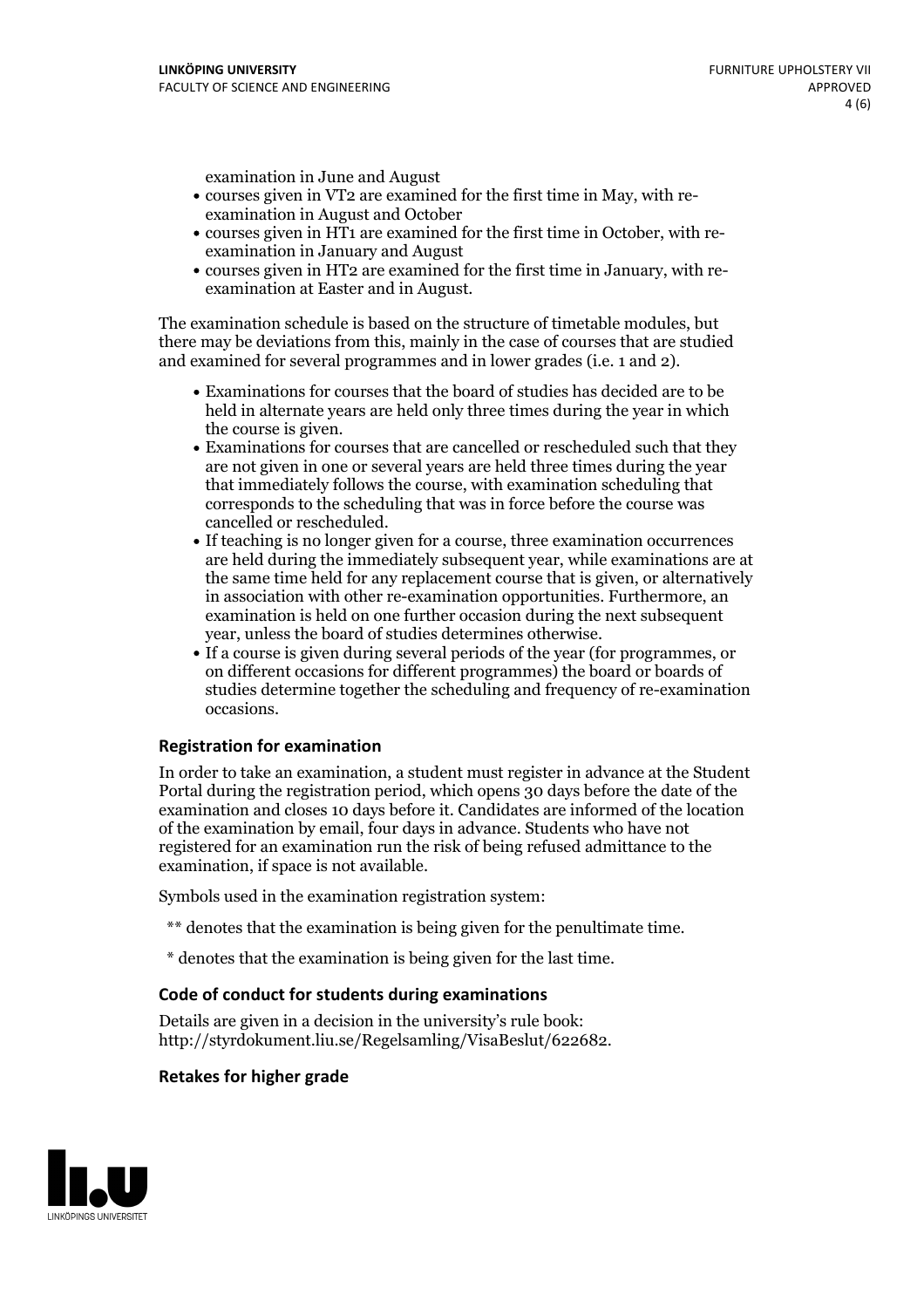Students at the Institute of Technology at LiU have the right to retake written examinations and computer-based examinations in an attempt to achieve a higher grade. This is valid for all examination components with code "TEN" and "DAT". The same right may not be exercised for other examination components, unless otherwise specified in the course syllabus.

#### **Retakes of other forms of examination**

Regulations concerning retakes of other forms of examination than written examinations and computer-based examinations are given in the LiU regulations for examinations and examiners, http://styrdokument.liu.se/Regelsamling/VisaBeslut/622678.

#### **Plagiarism**

For examinations that involve the writing of reports, in cases in which it can be assumed that the student has had access to other sources (such as during project work, writing essays, etc.), the material submitted must be prepared in accordance with principles for acceptable practice when referring to sources (references or quotations for which the source is specified) when the text, images, ideas, data, etc. of other people are used. It is also to be made clear whether the author has reused his or her own text, images, ideas, data, etc. from previous examinations.

A failure to specify such sources may be regarded as attempted deception during examination.

#### **Attempts to cheat**

In the event of <sup>a</sup> suspected attempt by <sup>a</sup> student to cheat during an examination, or when study performance is to be assessed as specified in Chapter <sup>10</sup> of the Higher Education Ordinance, the examiner is to report this to the disciplinary board of the university. Possible consequences for the student are suspension from study and a formal warning. More information is available at https://www.student.liu.se/studenttjanster/lagar-regler-rattigheter?l=sv.

#### **Grades**

The grades that are preferably to be used are Fail (U), Pass (3), Pass not without distinction  $(4)$  and Pass with distinction  $(5)$ . Courses under the auspices of the faculty board of the Faculty of Science and Engineering (Institute of Technology) are to be given special attention in this regard.

- 1. Grades U, 3, 4, 5 are to be awarded for courses that have written
- examinations. 2. Grades Fail (U) and Pass (G) may be awarded for courses with <sup>a</sup> large degree of practical components such as laboratory work, project work and group work.

#### **Examination components**

- 
- 1. Grades U, 3, 4, <sup>5</sup> are to be awarded for written examinations (TEN). 2. Grades Fail (U) and Pass (G) are to be used for undergraduate projects and other independent work.